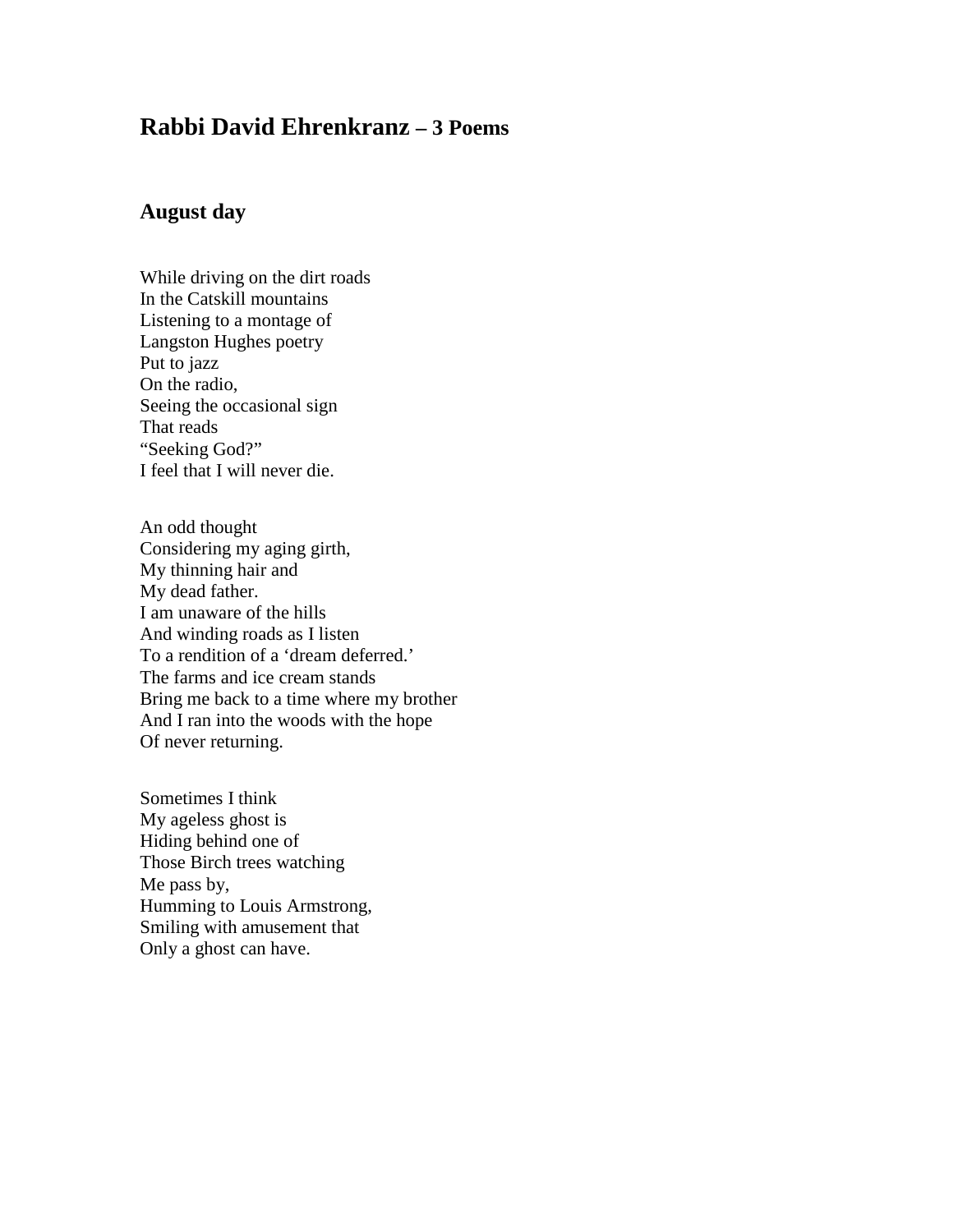## **Insomnia**

It's 5am and the ghosts In my head are making Their usual rounds Reminding me of where I came From and who I could have become.

There I am Stuttering my way Through my civil war project Surrounded by that 70's Olive green wall, Sweat being held In check Because it was not allowed In our home.

I am a breathing Time machine Thinking of all tomorrows That may not yet come. And all I can think about Is that in another life I would be worth More alive than dead

And that when I'm gone There will be No ghost to rise to speak For me.